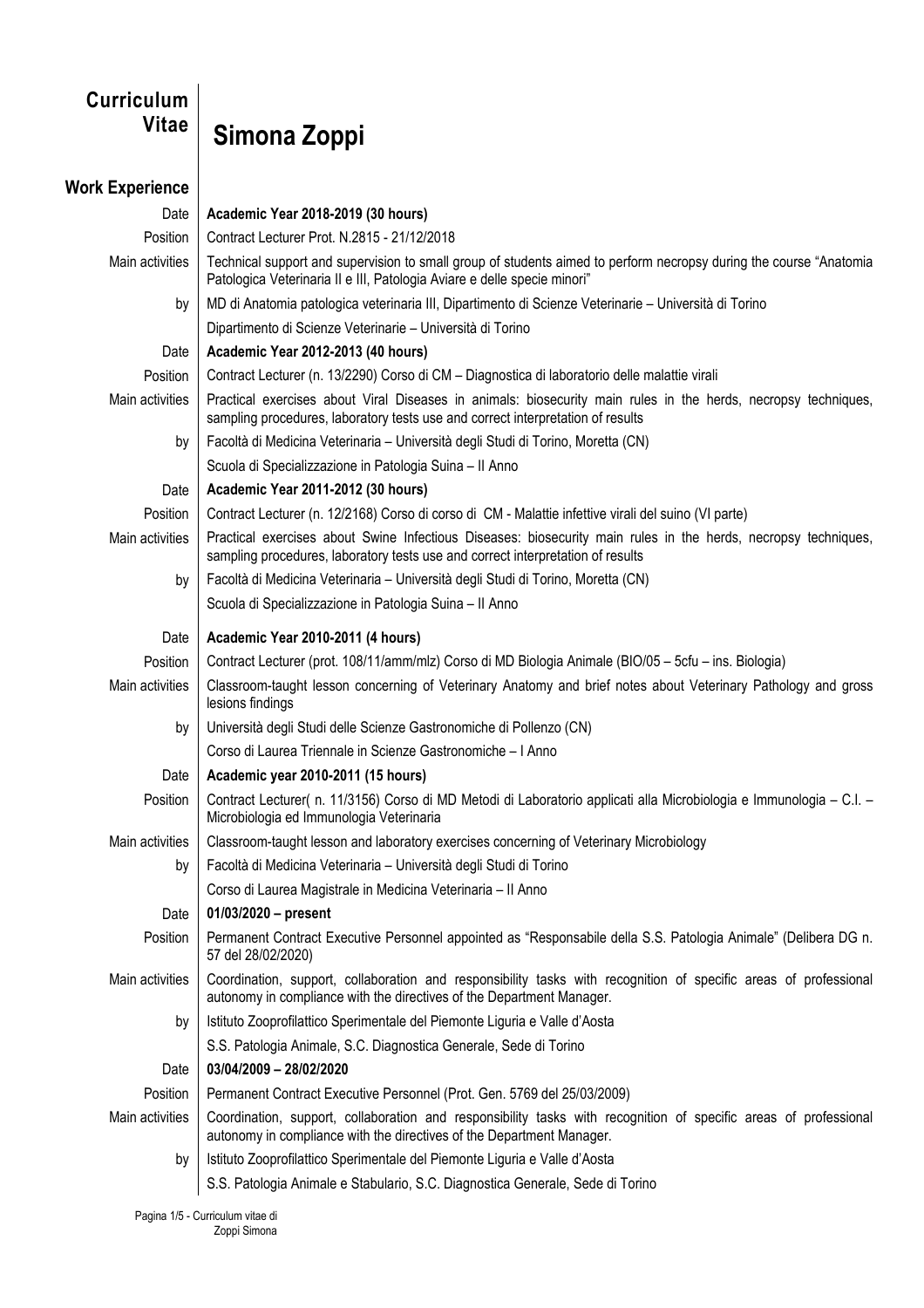| Date                 | 03/04/2006 - 02/04/2009                                                                                                                                                                                                                            |
|----------------------|----------------------------------------------------------------------------------------------------------------------------------------------------------------------------------------------------------------------------------------------------|
| Position             | Fixed-Term Contract Executive Personnel (Prot. Gen. 5573 del 29/03/2006 e succ. proroghe)                                                                                                                                                          |
| Main activities      | Support, collaboration and corresponsibility tasks. Specific Activity concerning of bovine tuberculosis (Research<br>Funding 2005 "Sorveglianza e diagnosi di tubercolosi: approccio integrato tra metodologie diagnostiche ed<br>epidemiologiche" |
| by                   | Istituto Zooprofilattico Sperimentale del Piemonte Liguria e Valle d'Aosta                                                                                                                                                                         |
|                      | S.S. Patologia Animale e Stabulario, S.C. Diagnostica Generale, Sede di Torino                                                                                                                                                                     |
| Date                 | 16/09/2005 - 15/03/2006                                                                                                                                                                                                                            |
| Position             | Research Grant funded by Ministero della Salute                                                                                                                                                                                                    |
| Main activities      | Fish Vaccination: sistematic prophylactic approach to the main bacterial diseases                                                                                                                                                                  |
| by                   | Istituto Zooprofilattico Sperimentale del Piemonte Liguria e Valle d'Aosta                                                                                                                                                                         |
|                      | Laboratorio di Ittiopatologia - Dipartimento di Patologia Animale, Sede di Torino                                                                                                                                                                  |
| Date                 | 01/08/2004 - 31/08/2005                                                                                                                                                                                                                            |
| Position             | Research Grant funded by Ministero della Salute                                                                                                                                                                                                    |
| Main activities      | Bovine Tuberculosis: diagnostic and epidemiological insights into domestic and wild species to achieve its eradication                                                                                                                             |
| by                   | Istituto Zooprofilattico Sperimentale del Piemonte Liguria e Valle d'Aosta                                                                                                                                                                         |
|                      | Laboratorio di Diagnostica Generale, Dipartimento di Patologia Animale, Sede di Torino                                                                                                                                                             |
| Date                 | 21/10/2002 - 31/07/2004                                                                                                                                                                                                                            |
| Position             | Research Grant funded by Ministero della Salute                                                                                                                                                                                                    |
| Main activities      | Evaluation of innovative procedures for the isolation and characterization of Mycobacterium bovis and improvement of<br>the knowledge about the specific immunological response in cattle                                                          |
| by                   | Istituto Zooprofilattico Sperimentale del Piemonte Liguria e Valle d'Aosta                                                                                                                                                                         |
|                      | Laboratorio di Diagnostica Generale, Dipartimento di Patologia Animale, Sede di Torino                                                                                                                                                             |
| Date                 | 01/04/2001 - 31/05/2002                                                                                                                                                                                                                            |
| Position             | Research Grant funded by Regione Piemonte                                                                                                                                                                                                          |
| Main activities      | Brucellosis in ruminants: development of a diagnostic protocol with the support of molecular biology techniques for the<br>identification of Brucella spp. in ex vivo and post mortem biological samples                                           |
| by                   | Istituto Zooprofilattico Sperimentale del Piemonte Liguria e Valle d'Aosta                                                                                                                                                                         |
|                      | Laboratorio di Diagnostica Generale, Dipartimento di Patologia Animale, Sede di Torino                                                                                                                                                             |
| Date                 | Settembre 1998 - Giugno 1999                                                                                                                                                                                                                       |
| Position             | University Grant under an independent contractor agreement (150 hours)                                                                                                                                                                             |
| Main activities      | Support, collaboration for the preparation of teaching material, technical support during exercises sessions and in the<br>laboratories (serology and microbiology)                                                                                |
| by                   | Facoltà di Medicina Veterinaria - Università degli Studi di Torino                                                                                                                                                                                 |
|                      | Dipartimento di Produzione Animale Epidemiologia ed Ecologia - settore di Malattie Infettive                                                                                                                                                       |
| <b>Education and</b> |                                                                                                                                                                                                                                                    |
| <b>Training</b>      |                                                                                                                                                                                                                                                    |
| Date                 | 10/02/2015-10/03/2015                                                                                                                                                                                                                              |
| Certificate          | Attendance to FMD Emergency Preparation Course                                                                                                                                                                                                     |
| Main skill acquired  | Online Training course that support the control of Foot-And-Mouth Disease                                                                                                                                                                          |
| Date                 | 13/02/2012-18/02/2012                                                                                                                                                                                                                              |
| Certificate          | Attendance to Wildlife Pathology Short Course                                                                                                                                                                                                      |
| Main skill acquired  | Training course concerning of Veterinary gross pathology in wildlife: description, diagnosis                                                                                                                                                       |
| by                   | Taronga Foundation, Sydney, Australia                                                                                                                                                                                                              |
| Date                 | 20/06/2011-24/06/2011                                                                                                                                                                                                                              |
| Certificate          | Attendance to European Descriptive Veterinary Pathology Course                                                                                                                                                                                     |
| Main skill acquired  | Training course concerning of Veterinary gross pathology in wildlife, domestic and zoo animals: description, diagnosis                                                                                                                             |
| by                   | Charles Louis Davis DVM Foundation, Dublin, Ireland                                                                                                                                                                                                |
|                      | Pagina 2/5 - Curriculum vitao di                                                                                                                                                                                                                   |

Pagina 2/5 - Curriculum vitae di Zoppi Simona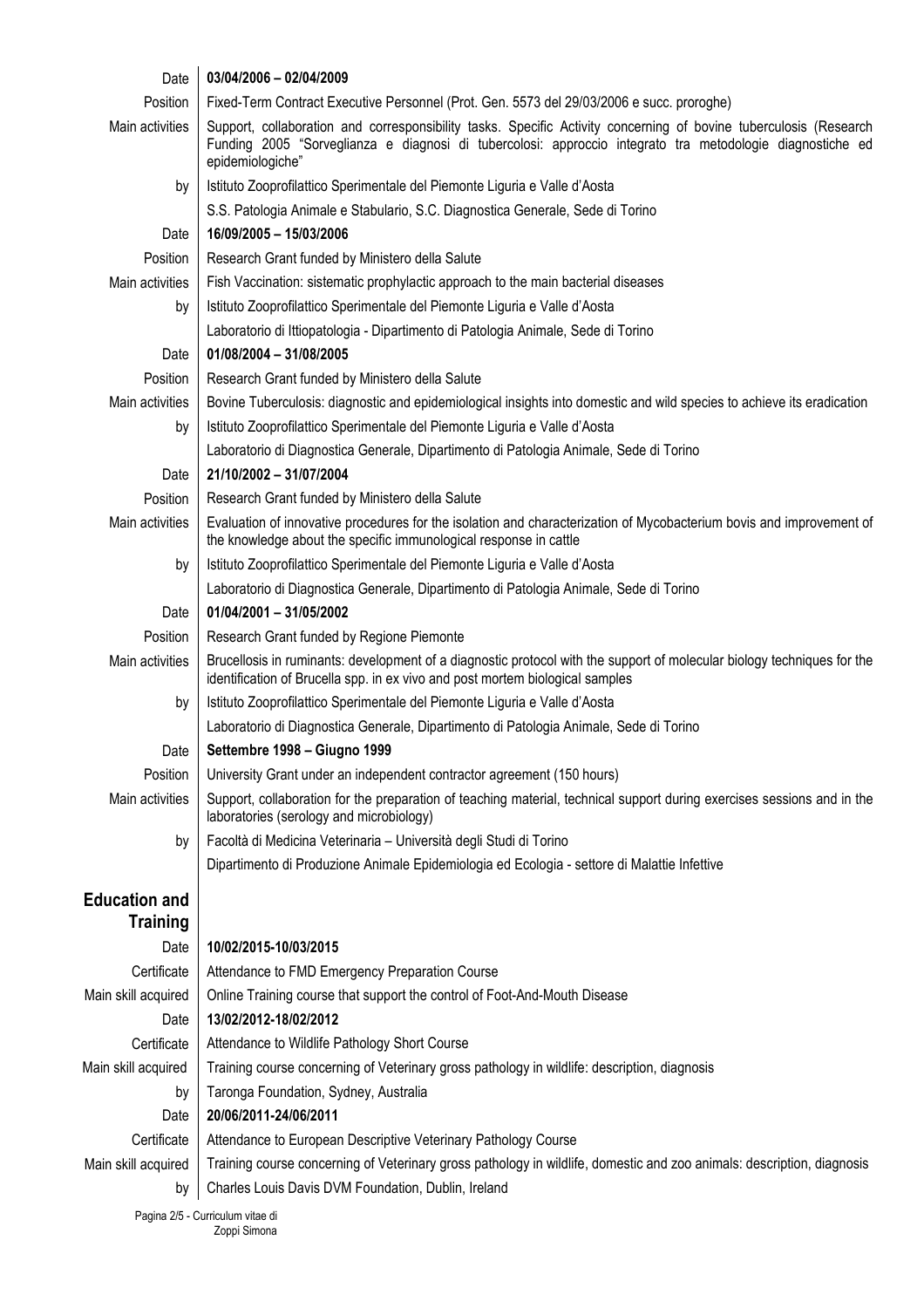| Date                                    | 30/11/2010-02/12/2010                                                                                             |                                              |                |                                                                                                              |                |                |
|-----------------------------------------|-------------------------------------------------------------------------------------------------------------------|----------------------------------------------|----------------|--------------------------------------------------------------------------------------------------------------|----------------|----------------|
| Certificate                             | Attendance ti the course "Liver Pathology of domestic animals"                                                    |                                              |                |                                                                                                              |                |                |
| Main skill acquired                     | Training course concerning of gross and microscopic pathology of liver                                            |                                              |                |                                                                                                              |                |                |
| by                                      | Istituto Zooprofilattico Sperimentale del Piemonte Liguria e Valle d'Aosta                                        |                                              |                |                                                                                                              |                |                |
| Date                                    | 20/10/2008-23/10/2008                                                                                             |                                              |                |                                                                                                              |                |                |
| Certificate                             | Attendance to the Course "Neuropatologia Veterinaria e di Istopatologia generale correlata"                       |                                              |                |                                                                                                              |                |                |
| Main skill acquired                     | Training course concerning of gross and microscopic pathology of the CNS                                          |                                              |                |                                                                                                              |                |                |
| by                                      | Istituto Zooprofilattico Sperimentale del Piemonte Liguria e Valle d'Aosta                                        |                                              |                |                                                                                                              |                |                |
| Date                                    | Ottobre 2004 - 08/06/2007                                                                                         |                                              |                |                                                                                                              |                |                |
| Certificate                             | Diploma di Specializzazione in Ispezione degli Alimenti di Origine Animale (63/70)                                |                                              |                |                                                                                                              |                |                |
| Main skill acquired                     | Meat Inspection, Food Technology and current legislation                                                          |                                              |                |                                                                                                              |                |                |
| by                                      | Facoltà di Medicina Veterinaria - Università degli Studi di Torino                                                |                                              |                |                                                                                                              |                |                |
| Date                                    | Ottobre 2001 - 11/06/2004                                                                                         |                                              |                |                                                                                                              |                |                |
| Certificate                             | Diploma di Specializzazione in Patologia Suina (70/70 e lode)                                                     |                                              |                |                                                                                                              |                |                |
| Main skill acquired                     | Swine Disease, Breeding, Feeding and current legislation                                                          |                                              |                |                                                                                                              |                |                |
| by                                      | Facoltà di Medicina Veterinaria - Università degli Studi di Torino                                                |                                              |                |                                                                                                              |                |                |
| Date                                    | 17/06/2004 - 23/06/2004                                                                                           |                                              |                |                                                                                                              |                |                |
| Certificate                             | Attendance to the Course "Verifiche igienico-sanitarie in apiario"                                                |                                              |                |                                                                                                              |                |                |
| Main skill acquired                     | Current legislation, Management, Diseases and Prophylaxys in apiary                                               |                                              |                |                                                                                                              |                |                |
| by                                      | Istituto Zooprofilattico Sperimentale del Lazio e della Toscana, Sede di Roma                                     |                                              |                |                                                                                                              |                |                |
| Date                                    | Novembre 2000                                                                                                     |                                              |                |                                                                                                              |                |                |
| Certificate                             | Veterinary professional license (114/120)                                                                         |                                              |                |                                                                                                              |                |                |
| by                                      | Facoltà di Medicina Veterinaria - Università degli Studi di Torino                                                |                                              |                |                                                                                                              |                |                |
| Date                                    | Settembre 1994 - 24/02/2000                                                                                       |                                              |                |                                                                                                              |                |                |
| Certificate                             | Degree in Veterinary Medicine (106/110)                                                                           |                                              |                |                                                                                                              |                |                |
| by                                      | Facoltà di Medicina Veterinaria - Università degli Studi di Torino                                                |                                              |                |                                                                                                              |                |                |
| Date                                    | Settembre 1989 - 21/07/1994                                                                                       |                                              |                |                                                                                                              |                |                |
| Certificate                             | School-leaving certificate (48/60)                                                                                |                                              |                |                                                                                                              |                |                |
| bν                                      |                                                                                                                   | Liceo Scientifico Statale F. Vercelli - Asti |                |                                                                                                              |                |                |
| Communication                           |                                                                                                                   |                                              |                | Good communication skills gained through my experience as invited speaker and/or poster presentation at both |                |                |
| skills                                  | national and international scientific congresses, research meeting.                                               |                                              |                |                                                                                                              |                |                |
|                                         |                                                                                                                   |                                              |                | Leadership (currently responsible of research grant people training, supervisor activity)                    |                |                |
| Organizational and<br>managerial skills | Good organizational skills gained as referent for research activities contribution to publish research activities |                                              |                |                                                                                                              |                |                |
|                                         | Peer-reviewer activity for<br>Indian Journal of Microbiology                                                      |                                              |                |                                                                                                              |                |                |
|                                         |                                                                                                                   | Open Veterinary Journal                      |                |                                                                                                              |                |                |
|                                         | Reproduction in Domestic Animals                                                                                  |                                              |                |                                                                                                              |                |                |
|                                         | Infection, Genetics and Evolution<br>International Journal of Pathology and Clinical Research                     |                                              |                |                                                                                                              |                |                |
|                                         |                                                                                                                   |                                              |                |                                                                                                              |                |                |
| Mothertongue                            | <b>Italian</b>                                                                                                    |                                              |                |                                                                                                              |                |                |
|                                         |                                                                                                                   |                                              |                |                                                                                                              |                |                |
| Other Languages                         |                                                                                                                   |                                              |                |                                                                                                              |                |                |
| (Self Test)                             |                                                                                                                   | Comprehension                                |                | <b>Speaking</b>                                                                                              |                | Written        |
|                                         |                                                                                                                   | Listening                                    | Reading        | Dialog                                                                                                       | Expression     |                |
| <b>English</b>                          |                                                                                                                   | B <sub>2</sub>                               | B <sub>2</sub> | B <sub>2</sub>                                                                                               | B <sub>2</sub> | B <sub>2</sub> |
| German                                  |                                                                                                                   | B <sub>2</sub>                               | C <sub>1</sub> | <b>B2</b>                                                                                                    | C <sub>1</sub> | C <sub>1</sub> |
|                                         |                                                                                                                   |                                              |                |                                                                                                              |                |                |

Pagina 3/5 - Curriculum vitae di Zoppi Simona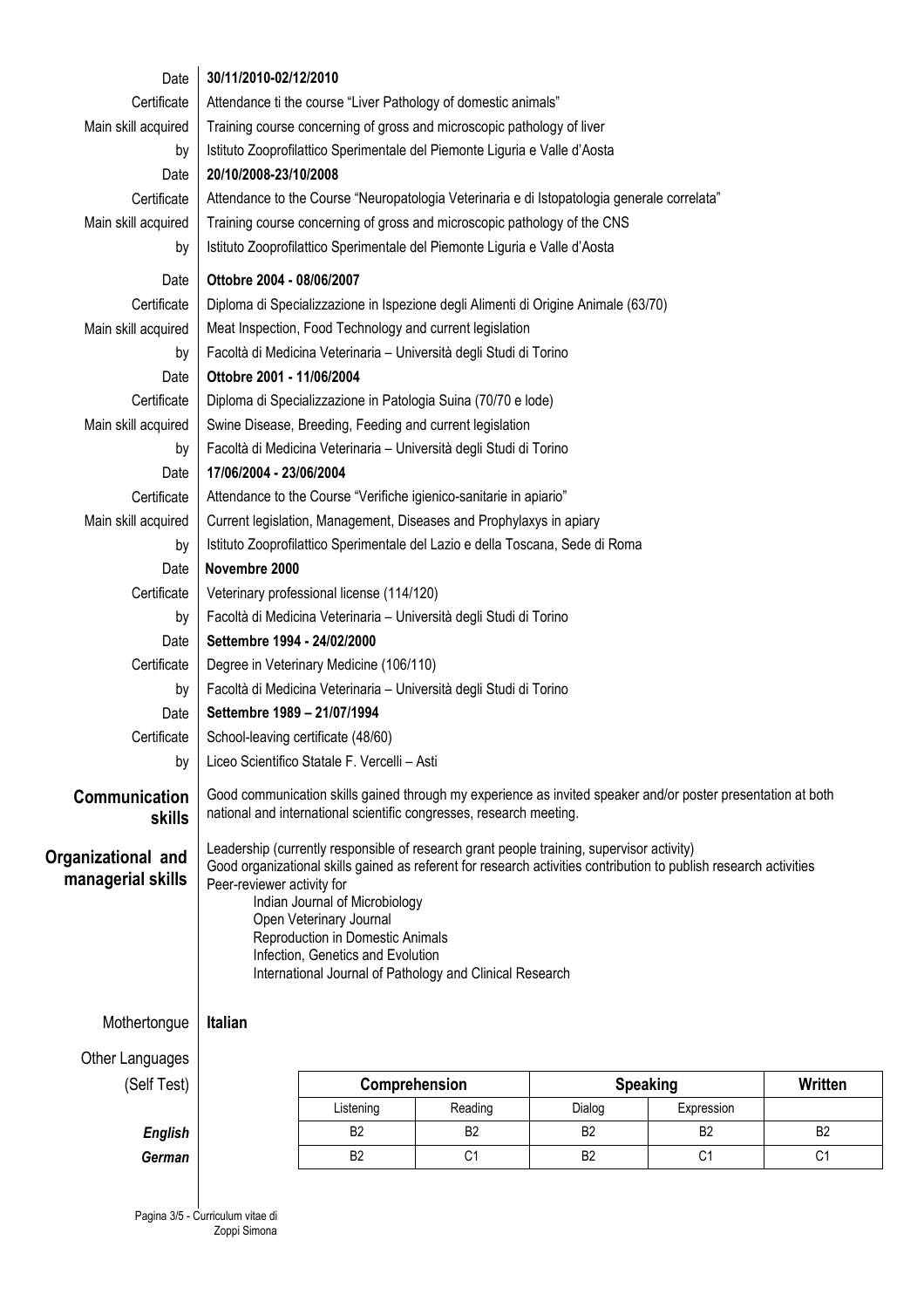| <b>Driver License</b> | A and B                                                                                                                                                                                                                                                                                                                                                                                                                                                                                                                                                                                                                                                                                                                                                                                                                                            |
|-----------------------|----------------------------------------------------------------------------------------------------------------------------------------------------------------------------------------------------------------------------------------------------------------------------------------------------------------------------------------------------------------------------------------------------------------------------------------------------------------------------------------------------------------------------------------------------------------------------------------------------------------------------------------------------------------------------------------------------------------------------------------------------------------------------------------------------------------------------------------------------|
| Papers (2003-2020)    | Proceedings of National and International Meeting: 100<br>Peer-reviewed (with impact factor): 37<br>International not Peer-reviewed, including Book Chapter: 18<br>National not Peer-reviewed: 12                                                                                                                                                                                                                                                                                                                                                                                                                                                                                                                                                                                                                                                  |
| 2020                  | 67. Giuliano Garofolo, Antonio Petrella, Giuseppe Lucifora, Gabriella Di Francesco, Giovanni Di Guardo,<br>Alessandra Pautasso, Barbara Iulini, Katia Varello, Federica Giorda, Maria Goria, Alessandro Dondo, Simona<br>Zoppi, Cristina Esmeralda Di Francesco, Stefania Giglio, Furio Ferringo, Luigina Serrecchia, Mattia Anna Rita<br>Ferrantino, Katiuscia Zilli, Anna Janowicz, Manuela Tittarelli, Walter Mignone, Cristina Casalone, Carla<br>Grattarola, 2020. Occurrence of Brucella ceti in striped dolphins from Italian Seas. PONE-D-20-10982R2: Final<br>Decision Being Processed - [EMID:7703771912b8189e]<br>66. Alessia Di Blasio, Amaranta Traversa, Pierluigi Teodoro, Alessandro Dondo, Lucia Decastelli, Silvia Gallina,<br>Simona Zoppi, Maurizio Piumatti, Edoardo Fontanella, Serena Durante, Francesco Simone, Mauro Noè. |
|                       | "Clostridium difficile, Aeromonas spp. e Arcobacter spp.: zoonosi emergenti? Risultati di un progetto di ricerca<br>dell'Istituto Zooprofilattico Sperimentale (IZS) del Piemonte, Liguria e Valle d'Aosta al quale ha contribuito il<br>Servizio Veterinario - ASL CN 2 S.S.D. Area B. Bollettino epidemiologico ASL CN2 Anno 2018, pp 128-131<br>65. Fabrizio Lazzara, Federica Giorda, Katia Varello, Maria Teresa Mandara, Simona Zoppi, Mariella Goria,<br>Milena Monnier, Cristina Casalone, Barbara Iulini Intracranial Squamous Cell Carcinoma in an Ovis aries. Vet.<br>Italiana                                                                                                                                                                                                                                                          |
|                       | 64. Di Blasio A, Dondo A, Varello K, Bozzetta E, Oddono L, Zanet S, Ferroglio E, Zoppi S Bovine Besnoitiosis:<br>a case in a native animal in North-West Italy. Journal of Comparative Pathology, 174, 172<br>63. Barbara Moroni; Luca Rossi; Pier Giuseppe Meneguz; Riccardo Orusa; Simona Zoppi; Serena Robetto;<br>Francesca Marucco; Paolo Tizzani, 2020. Dirofilaria immitis in wolves recolonizing Northern Italy: which<br>epidemiological role?Parasites & Vectors, accettato per la pubblicazione                                                                                                                                                                                                                                                                                                                                         |
|                       | 62. Davide Mugetti, Katia Varello, Andrea Gustinelli, Paolo Pastorino, Vasco Menconi, Daniela Florio,<br>Marialetizia Fioravanti, Elena Bozzetta, Simona Zoppi, Alessandro Dondo, Marino Prearo, 2020.<br>"Mycobacterium pseudoshottsii in Mediterranean fish farms: new trouble for European aquaculture?<br>"Pathogens $9(8):610 \cdot$ July 2020                                                                                                                                                                                                                                                                                                                                                                                                                                                                                                |
| 2019                  | 61.Di Blasio A, Bertolini S, Gili M, Avolio R, Leogrande M, Ostorero F, Ru G, Dondo A, Zoppi S., 2020. Local<br>context and environment as risk factors for acute poisoning in animals in northwest Italy.S.Sci Total Environ.<br>2020 Mar 20;709:136016.<br>60. Antuofermo E, Cantile C, Cantoni AM, Della Salda L, Di Francesco G, Fico R, Gibelli LR, Grieco V, Lanteri                                                                                                                                                                                                                                                                                                                                                                                                                                                                         |
|                       | G, Lepri E, Magi GE, Mazzariol S, Meomartino L, Miletti G, Militerno G, Mutinelli F, Paciello O, Passantino G,<br>Pintus D, Rondena M, Rosato G, Scaglione FE, Zoppi S, 2019. LINEE GUIDA NAZIONALI PER LE AUTOPSIE<br>A SCOPO FORENSE IN MEDICINA VETERINARIA. Ministero della Salute/AIPVET ISBN 9788894453010<br>59. Di Blasio A, Varello K, Vitale N, Irico L, Bozzetta E, Goria M, Chiavacci L, Zoppi S, Dondo A, 2019. Animal<br>tuberculosis in a free-ranging fallow deer in northwest Italy: A case of "lucky strain survival" or multi-host<br>epidemiological system complexity? Eur J Wildl Res 10.1007/s10344-019-1316-0                                                                                                                                                                                                              |
|                       | 58. Muñoz PM, Mick V, Sacchini L, Janowicz A, de Miguel MJ, Cherfa MA, Nevado CR, Girault G, Andrés-<br>Barranco S, Jay M, Di Giannatale E, Zilli K, Ancora M, Dondo A, Zoppi S, Arnal MC, Tittarelli M, De Massis F,<br>Garin-Bastuji B, Blasco JM, Garofolo G, 2019. Phylogeography and epidemiology of Brucella suis biovar 2<br>among wildlife and domestic swine. Vet Microbiol. 10.1016/j.vetmic.2019.04.025.<br>57. Di Blasio A, Traversa A, Giacometti F, Chiesa F, Piva S, Decastelli L, Dondo A, Gallina S, Zoppi S, 2019.<br>Isolation of Arcobacter species and other neglected opportunistic agents from aborted bovine and caprine                                                                                                                                                                                                   |
|                       | foetuses. BMC Vet Res 10.1186/s12917-019-2009-3.<br>56. Grattarola C, Gallina S, Giorda F, Pautasso A, Ballardini M, Iulini B, Varello K, Goria M, Peletto S, Masoero<br>L, Serracca L, Romano A, Dondo A, Zoppi S, Garibaldi F, Scaglione FE, Marsili L, Di Guardo G, Lettini AA,<br>Mignone W, Fernandez A, Casalone C, 2019. First report of Salmonella 1,4, [5], 12: i:- in marine mammals:<br>characterization and pathogenicity in three striped dolphins (Stenella coeruleoalba), Italy. Scientific Reports                                                                                                                                                                                                                                                                                                                                 |
| 2018                  | 10.1038/s41598-019-42474-6<br>55. Caruso C, Vitale N, Prato R, Radaelli MC, Zoppi S, Possidente R; Dondo A, Chiavacci L, Moreno Martin A,<br>Masoero L. Aujeszky's disease prevalence and associated risk factors in free range and enclosure wild boar<br>populations in north-western Italy, to support a territorial risk-based surveillance" accepted Veterinaria Italiana<br>54. Marcacci M, Sant S, Mangone I, Goria M, Dondo A, Zoppi S, van Gennip RGP, Radaelli MC, Cammà C,                                                                                                                                                                                                                                                                                                                                                              |
|                       | van Rijn PA, Savini G, Lorusso A. One after the other: A novel Bluetongue virus strain related to Toggenburg<br>virus detected in the Piedmont region (North-western Italy), extends the panel of novel atypical BTV strains.<br>Transbound Emerg Dis. 2018 Apr;65(2):370-374. doi: 10.1111/tbed.12822. Epub 2018 Feb 2.<br>53. Grattarola C, Giorda F, Iulini B, Pautasso A, Ballardini M, Zoppi S, Marsili L, Peletto S, Masoero L, Varello<br>K, Garibaldi F, Scaglione F, Di Guardo G, Dondo A, Goria M, Serracca L, Mignone W, Casalone C. Occlusive<br>mycotic tracheobronchitis and systemic Alphaherpesvirus coiinfection in a free-living striped dolphin (Stenella<br>coeruleoalba) in Italy. Dis Aquat Organ. 2018 Jan 31;127(2):137-144. doi: 10.3354/dao03190.                                                                        |
|                       | Pagina 4/5 - Curriculum vitae di<br>Zoppi Simona                                                                                                                                                                                                                                                                                                                                                                                                                                                                                                                                                                                                                                                                                                                                                                                                   |